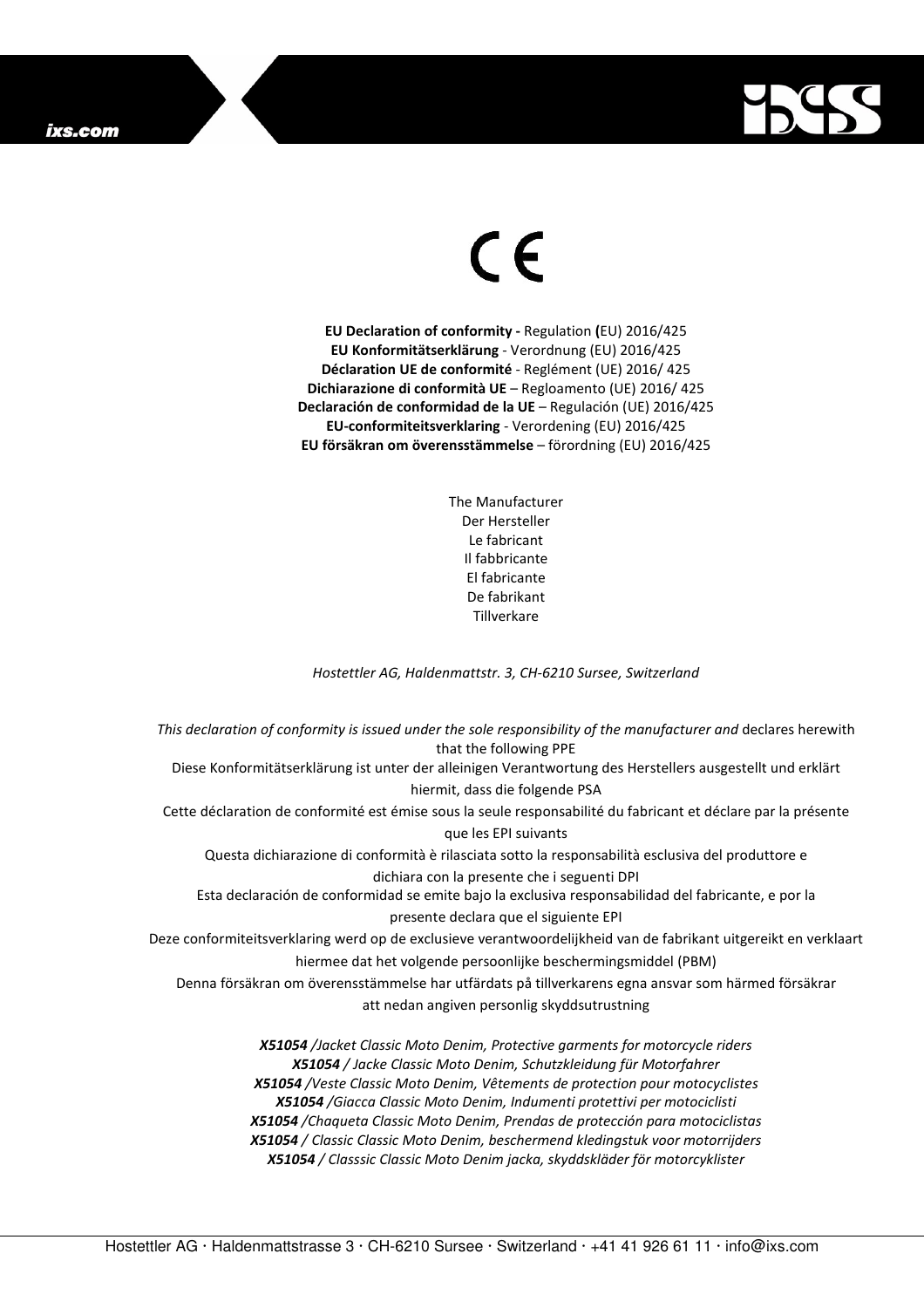



has undergone the EU-type examination conformity assessment procedure (Module B) performed by the Notified Body, IDIADA AUTOMOTIVE TECHNOLOGY, S.A. (OC.0164), P. I. L'ALBORNAR, E-43710 Santa Olivia (Tarragona – Spain), which has issued the EU Type Examination Certificate No. MT19050027.

And is compliant with the following Standard prEN17092-4:2018 (A)

## hat das EU-Baumusterprüfungs-Konformitätsbewertungsverfahren durchlaufen (Modul B) durchgeführt von der benannten Stelle, IDIADA AUTOMOTIVE TECHNOLOGY, S.A. (OC.0164), P. I. L'ALBORNAR, E-43710 Santa Olivia (Tarragona – Spanien), die die EU-Baumusterprüfbescheinigung Nr. MT19050027 ausgestellt hat.

und entspricht der folgenden Norm prEN17092-4:2018 (A)

a subi la procédure d'évaluation de la conformité pour l'examen de type UE (module B) réalisée par l'organisme notifié, IDIADA AUTOMOTIVE TECHNOLOGY, S.A. (OC.0164), P. I. L'ALBORNAR, E-43710 Santa Olivia (Tarragona – Espagne), qui a délivré le certificat d'examen de type UE n°. MT19050027.

Et est conforme à la norme suivante prEN17092-4:2018 (A)

è stato sottoposto alla procedura di valutazione della conformità dell'esame UE del tipo (modulo B) eseguita dall'organismo notificato, IDIADA AUTOMOTIVE TECHNOLOGY, S.A. (OC.0164), P. I. L'ALBORNAR, E-43710 Santa Olivia (Tarragona – Spagna), che ha rilasciato il certificato di esame UE del tipo n. MT19050027.

Ed è conforme alla seguente norma prEN17092-4:2018 (A)

ha sido sometido al procedimiento de evaluación de conformidad del examen de tipo UE (Módulo B) realizado por el organismo notificado, IDIADA AUTOMOTIVE TECHNOLOGY, S.A. (OC.0164), P. I. L'ALBORNAR, E-43710 Santa Olivia (Tarragona – España), que ha emitido el certificado de examen UE de tipo no. MT19050027.

Y cumple con el siguiente estándar prEN17092-4:2018 (A)

de EG-typekeuring-conformiteitsbeoordelingsprocedure doorlopen (module B) heeft,uitgevoerd door de aangemelde instantie IDIADA AUTOMOTIVE TECHNOLOGY, S.A. (OC.0164), P. I. L'ALBORNAR, E-43710 Santa Olivia (Tarragona – Spanje) die het certificaat van EG-typeonderzoek nr. MT19050027 afgegeven heeft,

en voldoet aan de volgende norm: prEN17092-4:2018 (A)